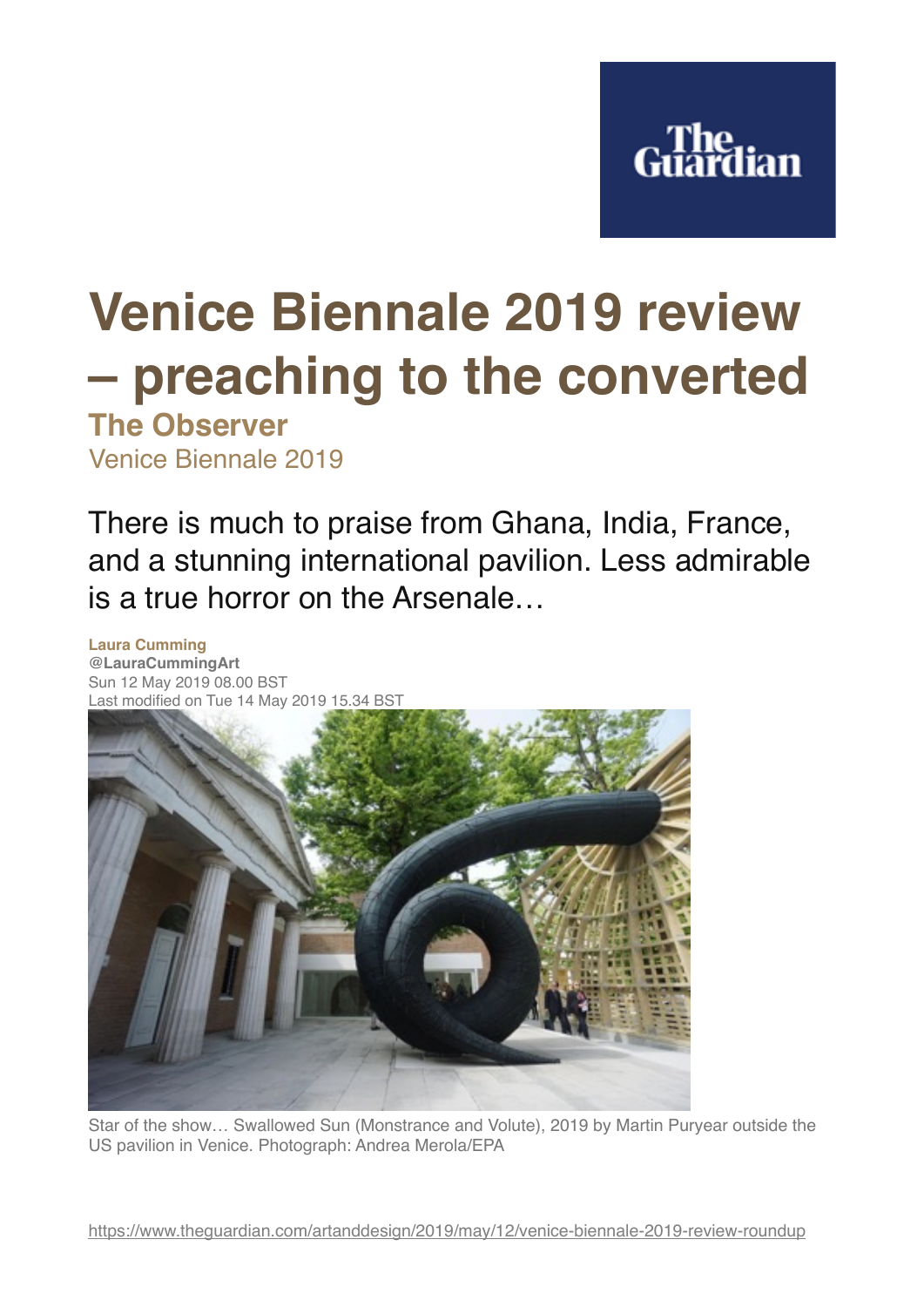he tide is rising. The ice caps are melting. The oceans are awash with trash. That is the main message from the Giardini in Venice, where the [2019 Biennale](https://www.labiennale.org/en) has just opened. But apparently we should not abandon all hope. For there is always birdsong, and another dance class.

**T**

This is what the international pavilions seem to be saying, over and over again. If I saw one doomed pavilion, the floor wrenched up, the walls torn down (ever so politely) to reveal the gardens beyond, I saw four. The entrance to the [French pavilion](https://www.if.institutfrancais.com/en/institutional-news/laure-prouvost-represents-france-at-the-58th-international-art-exhibition-la) is through the dug-out earth below, sending you back to nature. The Spanish pavilion sends you outside to witness the threatened vegetation beneath spouts of bright acid rain. In the [German](https://www.gettyimages.ae/detail/news-photo/may-2019-italy-venedig-visitors-to-the-german-pavilion-will-news-photo/1142306045) pavilion, a toxic brown stain pours down the walls to a thrumming soundtrack of inchoate menace. There are barren rocks everywhere.

Vapour steams from the roof of the main [international](https://universes.art/venice-biennale/2019/may-you-live-in-interesting-times/) pavilion, plunging the gardens into Whistlerian fog. Vapour pours from the roof of the French pavilion too. Someone really needs to keep an eye out for these repetitions. In the Korean pavilion, they're teaching you ancient and modern dance steps in a sequence of captivating films. In Switzerland, the dance spools backwards, like some Michael Jackson pastiche, on a screen big enough for Leicester Square.

These moves are a retort to reactionary forces of every sort, or so we are told. The same is more obviously true of the transgender and non-binary dance class in [Brazil](https://dutchartinstitute.eu/page/13140/so-much-well-deserved-praise-for-our-querida-alumna-b%C3%A1rbara-wagner), where they're jaunting their Lycra-clad curves to intoxicating music in a film called *Swinguerra* (get it?). Birds made of porcelain, glass or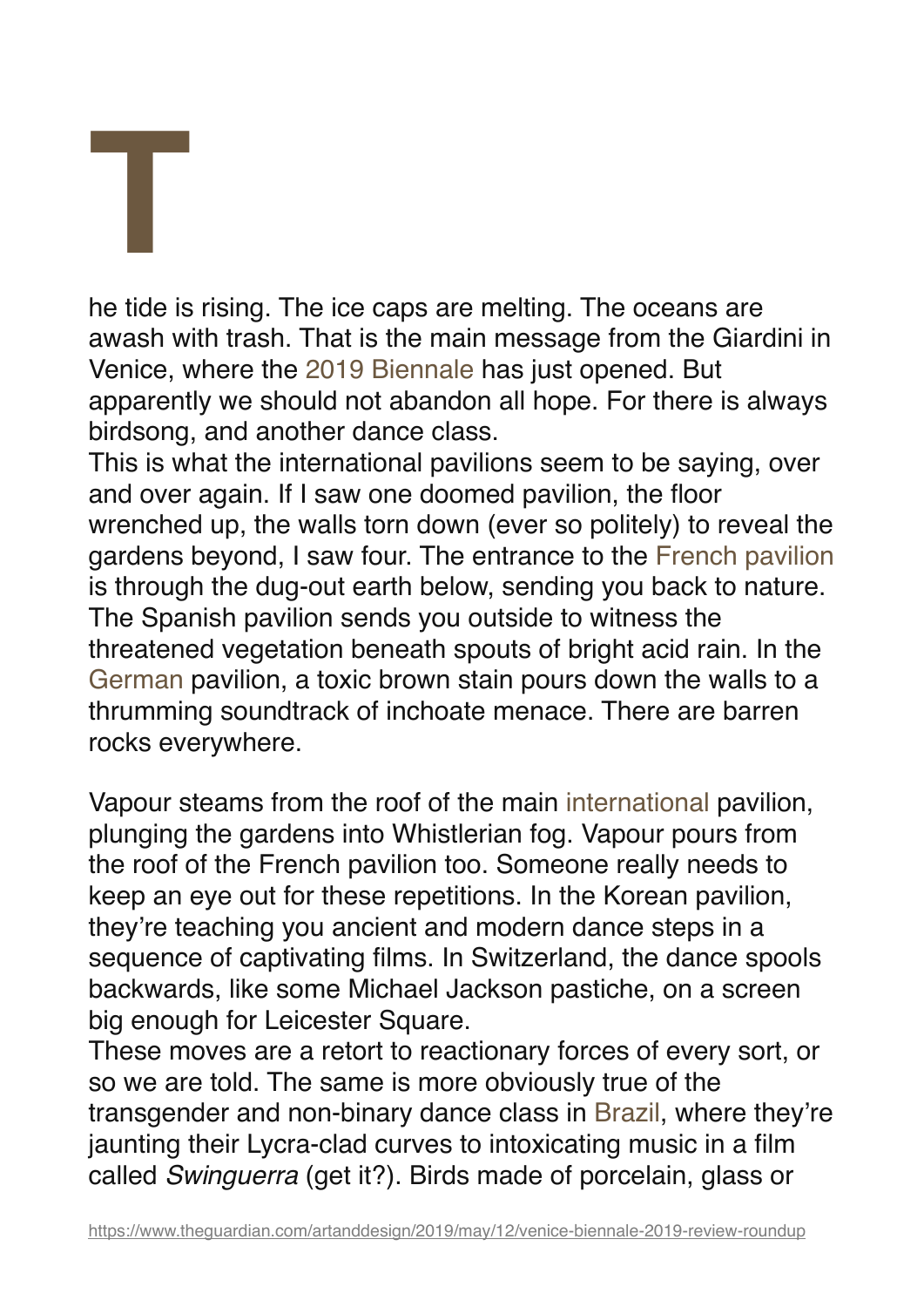fabric alight on branches, sometimes accompanied by recorded song, sometimes actually alive and fluttering through art's version of nature as hopeful metaphors made literal. One of them, snow-white and momentarily perched on a bit of rusty wire next to a dead bird, a cigarette stub in its beak, stares anxiously back at visitors to the first section of Laure Prouvost's French pavilion. All around it is a sea-green tide of cast glass, inevitably bobbing with discarded phones and bottles. This preaching to the converted, however, is only a prelude to an epic film in which Prouvost's visions of the sea arrive in mesmerising waves.



END TAG

Immigrants sing songs of yearning to the ocean, through which fish speed, free as these people never are. A squid arrives in Venice, slithering up the steps to this very pavilion, which gradually fills with animals and songbirds. Acrobats, dancers and magicians perform a kind of liberation ballet – some

<https://www.theguardian.com/artanddesign/2019/may/12/venice-biennale-2019-review-roundup>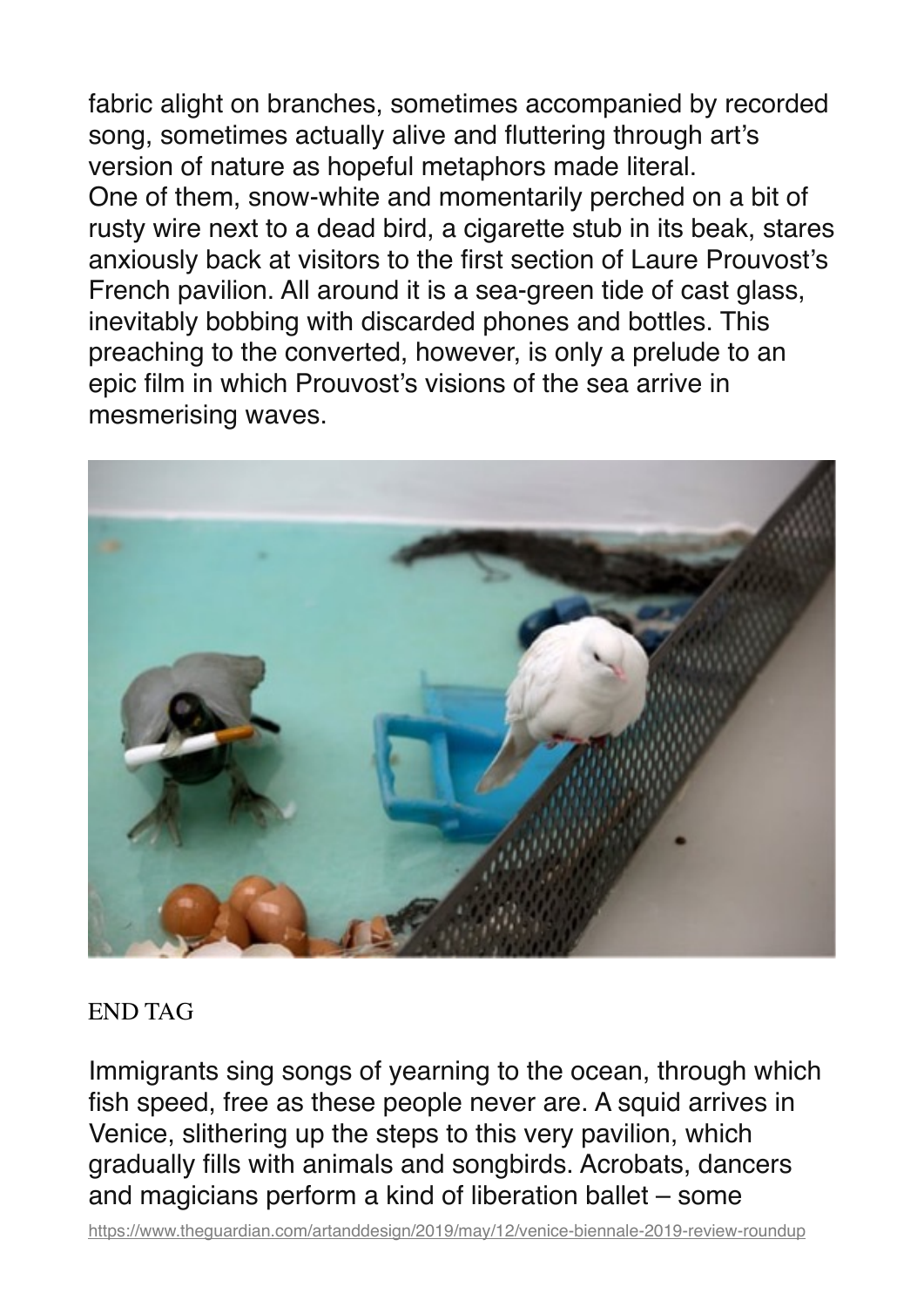apparently spilling out of the screen, somehow, to emerge right here among us – culminating in the euphoric sight of a man leaping from the roof into the open air. This was spellbindingly strange, a contemporary version of both *The Odyssey* and *The Tempest*.

Emerge through the spume of mist to the [Canadian pavilion](https://www.gallery.ca/for-professionals/media/press-releases/artist-collective-isuma-to-represent-canada-at-the-58th-0) opposite and you're in a white-out of ice, and a dramatised apology to the Inuit for forcing them out of their Igloolik territories. Featuring the great Danish actor Kim Bodnia, from *The Bridge* and *Killing Eve*, this film is a compelling recreation of historic events, but immensely too long at over an hour. The Biennale is not a cinema.

[Iceland,](http://www.artfixdaily.com/artwire/release/1337-national-pavilions-at-venice-biennale-cultivate-awareness-in-inte) by contrast, is on fire with a spectacular cave of glowing multicoloured threads descending like iridescent icicles. This pavilion is always something of a send-up, a charming play on Icelandic sagas. Some things never change in Venice. Finland always rises above its allotted space, more of a shed than a pavilion, this time with a curious meadow of flora and fauna somehow blowing across its ceiling: a world turned upside down. [Russia](http://www.epa.eu/arts-culture-and-entertainment-photos/arts-general-photos/2019-venice-biennale-photos-55177111) is always melodramatic, with a spectacular inferno of damned souls, sinister black automata rising and falling in scarlet hellfire.

There is never a queue for China, at the far end of the Arsenale docks, despite some extremely potent art (this year, ancient watercolours breaking into startling animation). There is always a queue for Britain.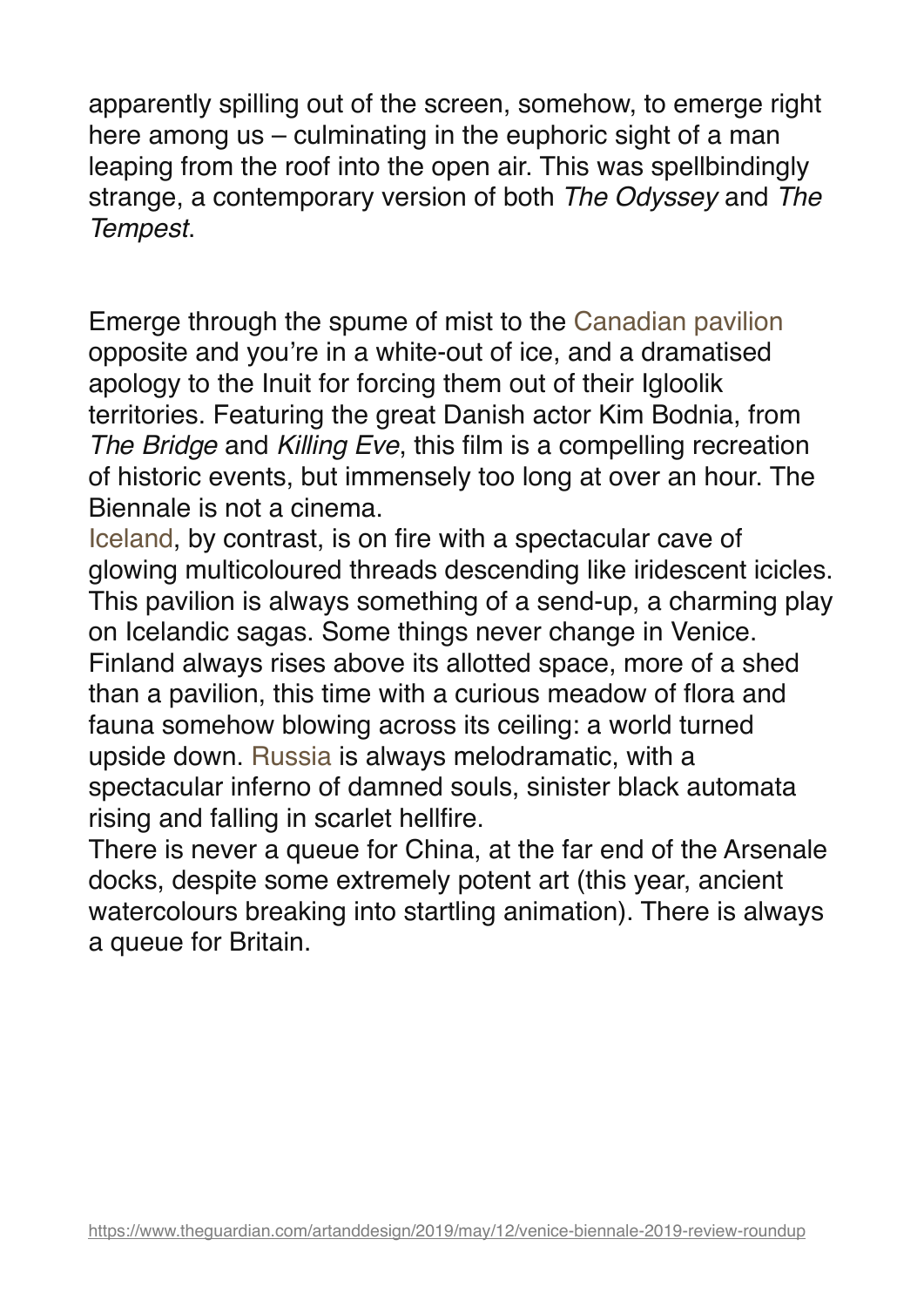

Part of Cathy Wilkes's show for the British pavilion. Photograph: Luca Zanon/Awakening/Getty Images

One at a time is probably the best way to see [Cathy Wilkes](https://www.a-n.co.uk/news/venice-biennale-2019-british-pavilion-unveils-installation-by-cathy-wilkes/%20Bar)'s melancholy show, in any case. Any more might overwhelm her tiny figures, with their white discs for heads and their distended grey bellies, children of poverty and hunger. A mother of sorts is evoked in the stark white arms that rise out of a basin, as if petrified in the constant act of washing up, and in the headless figure in a green 30s dress that stands upon feet of clay. Behind her lies another foot, perhaps the ghost of a lost child. There are faint red stains on the floor and a nameless bundle of rags. Some sort of narrative is building.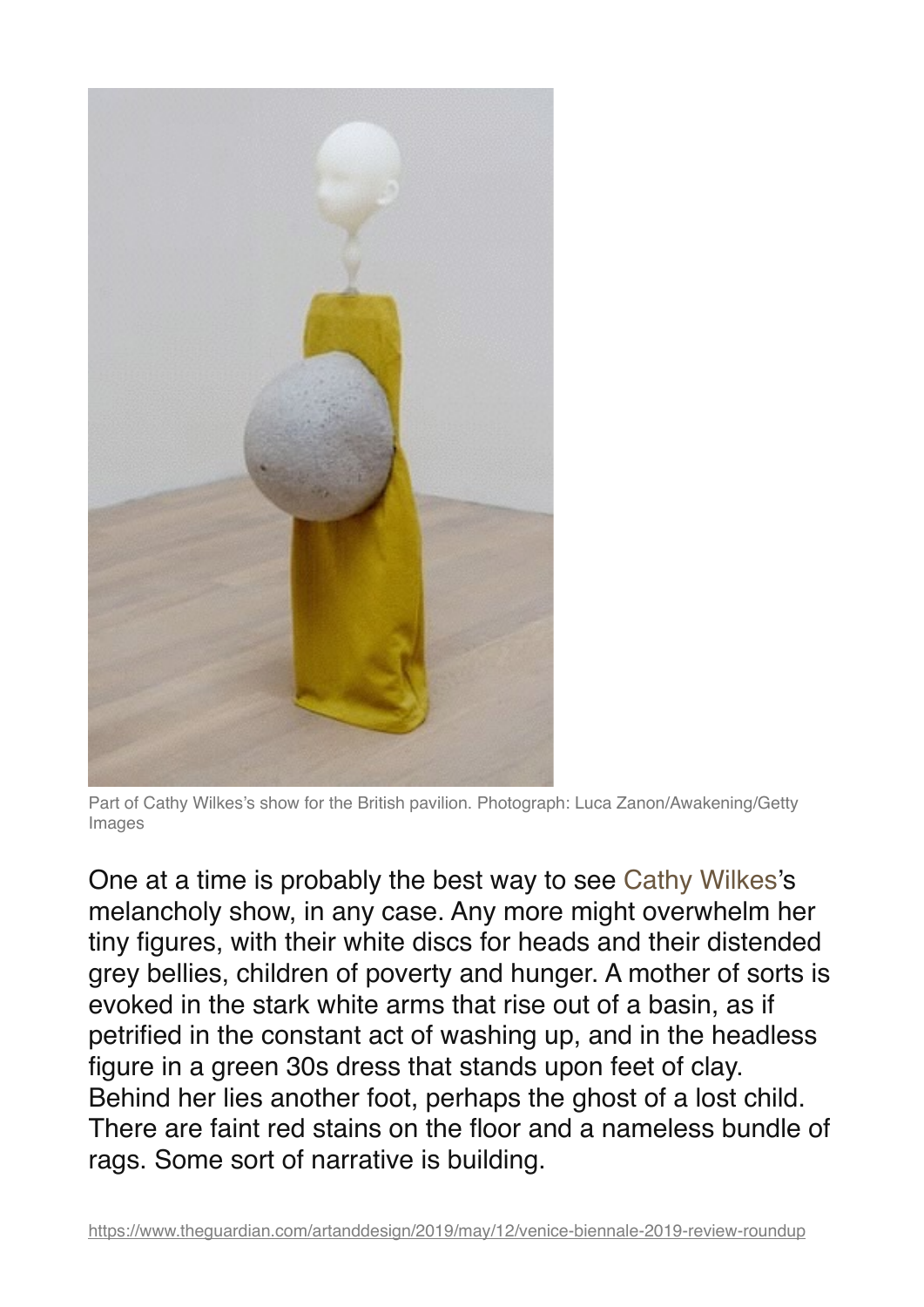But the Belfast-born sculptor is nothing if not oblique. Lengths of tattered muslin invoke wedding veils and long-ago tea parties. Her frail figures seem to exist within a country house atmosphere of masters and servants, and the last room opens to numinous paintings and prints of what might be the Irish landscape. But it all feels wan and timid, for such a poet of an artist, rather than deliberately unfulfilled.

### END TAG

By chance, [Sean Edwards](https://www.a-n.co.uk/news/a-qa-with-sean-edwards-artist-representing-wales-at-the-2019-venice-biennale/)'s monologue for the Welsh pavilion seems to return to a similar past. Voiced by his mother, a lone parent scraping a living as a cleaner, you hear it broadcast among forests of carpet tracks and a hanging garden of quilts: a quiet and modest lament.

[The grandest event of 2019, by general consent, is Martin](https://news.artnet.com/art-world/a-first-look-at-liberty-martin-puryears-exhibition-for-the-us-pavilion-at-the-venice-biennale-1538956)  Puryear's American pavilion; its masterpiece stands outside. A gigantic open-wood carving, in the form of a radial sunburst, it stretches across the forecourt like the rood screen of a church. But emitting from its circular  $sun - or$  possibly trying to consume  $it - is a great$  serpentine tail, slithering away to the ground. The work is called *Swallowed Sun (Monstrance and Volute),* ideal for Catholic, neoclassical Venice.

Inside, the 77-year-old sculptor has a gathering of past works, including his huge red Phrygian cap, revolutionary but also fragile, its vulnerable tip hanging low. Others carvings invoke Venetian fishermen's nets. Yet the assembly is oddly low key, [nowhere near as powerful as his 2017 show for London's](https://www.theguardian.com/artanddesign/2017/oct/08/one-two-three-swing-superflex-review-tate-modern-turbine-hall-martin-puryear-parasol-unit)  Parasol Unit.

[India](https://www.architecturaldigest.in/content/india-pavilion-venice-biennale-150-years-gandhi/#s-custnandalal-bose-haripura-congress-panel-courtesy-national-gallery-of-modern-art-delhi) has a superb inaugural pavilion, containing some haunting cabinets of curiosities that replay its colonial past. [Ghana](https://qz.com/africa/1614530/venice-biennale-sees-ghana-and-madagascar-pavilion-debuts/) is here for the first time too, with films by [John Akomfrah](https://www.theguardian.com/artanddesign/2017/oct/01/john-akomfrah-purple-climate-change) and eerie [painted portraits of fictional black people by Lynette Yiadom-](https://www.jackshainman.com/artists/lynette-yiadom-boakye/)Boakye. New nations arrive – Madagascar, with a funereal deluge of black tissue paper – but also depart. Algeria and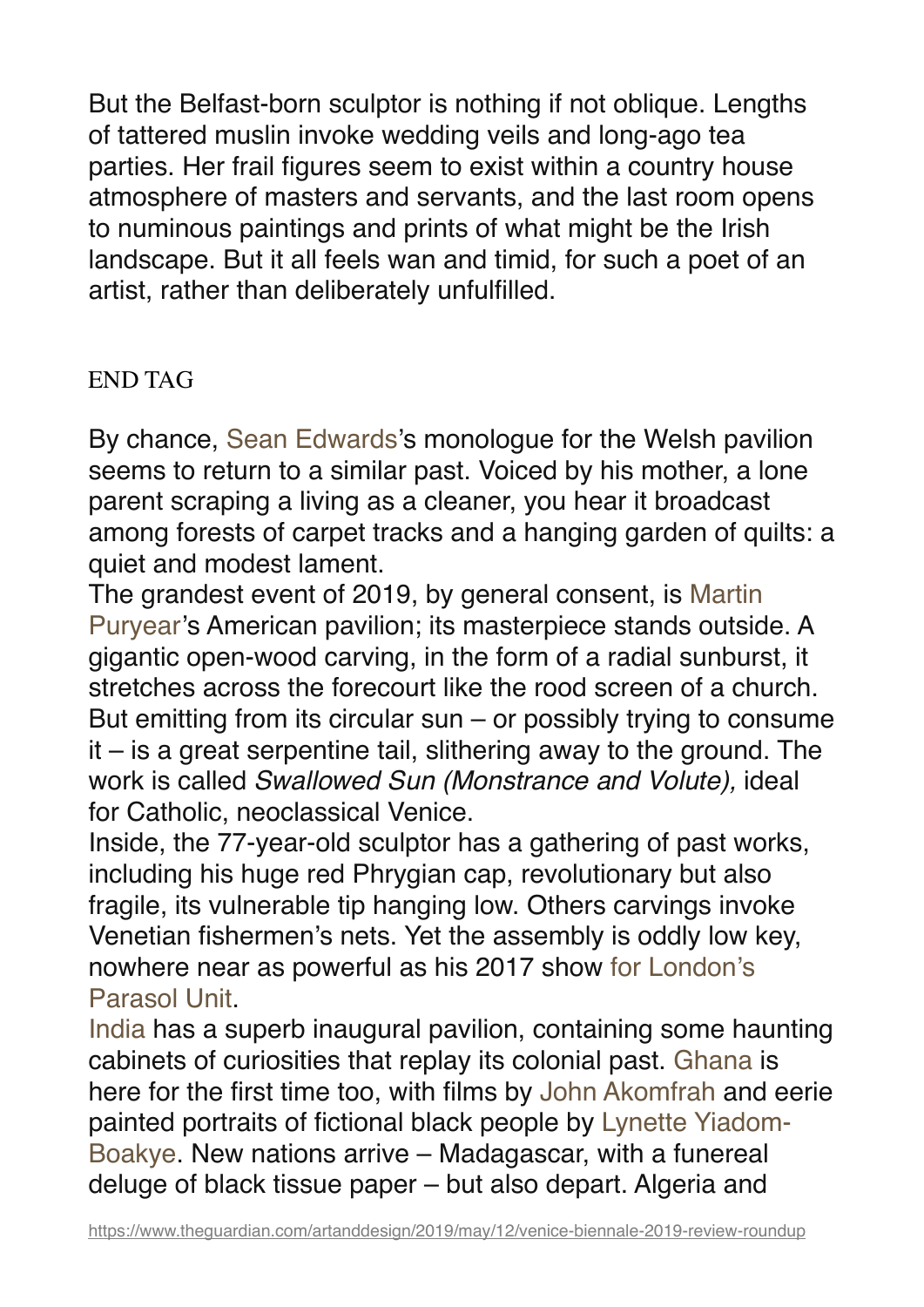Kazakhstan were both cancelled by their own governments at the last minute. Geopolitics is always in play here.

If there was a prize for the worst pavilion – and the competition is not small – it would surely go to Austria's garden of scarlet vagina-blossoms with shiny steel stamens. This is just crass. Far more disturbing – just as he likes it – is Christoph Büchel's "intervention" in the Arsenale. The Swiss artist has worked with Venetian authorities to install the rusted wreck of the fishing boat that sank near the Italian island of Lampedus[a in 2015](https://www.theguardian.com/world/2015/apr/20/italy-pm-matteo-renzi-migrant-shipwreck-crisis-srebrenica-massacre), with the loss of more than 800 migrants, many of them trapped in the hold.



'Appalling conjunction': the arrival in Venice of Swiss artist Christoph Büchel's Barca Nostra, his artwork using the fishing boat that sank off Lampedusa in 2015 with more than 800 migrants onboard. Photograph: Andrea Merola/EPA

#### END TAG

This devastating relic is positioned right next to a cafe, where art-worlders in Ferragamo trainers gossip without paying the slightest attention. Not even half a moment of silence. To walk

<https://www.theguardian.com/artanddesign/2019/may/12/venice-biennale-2019-review-roundup>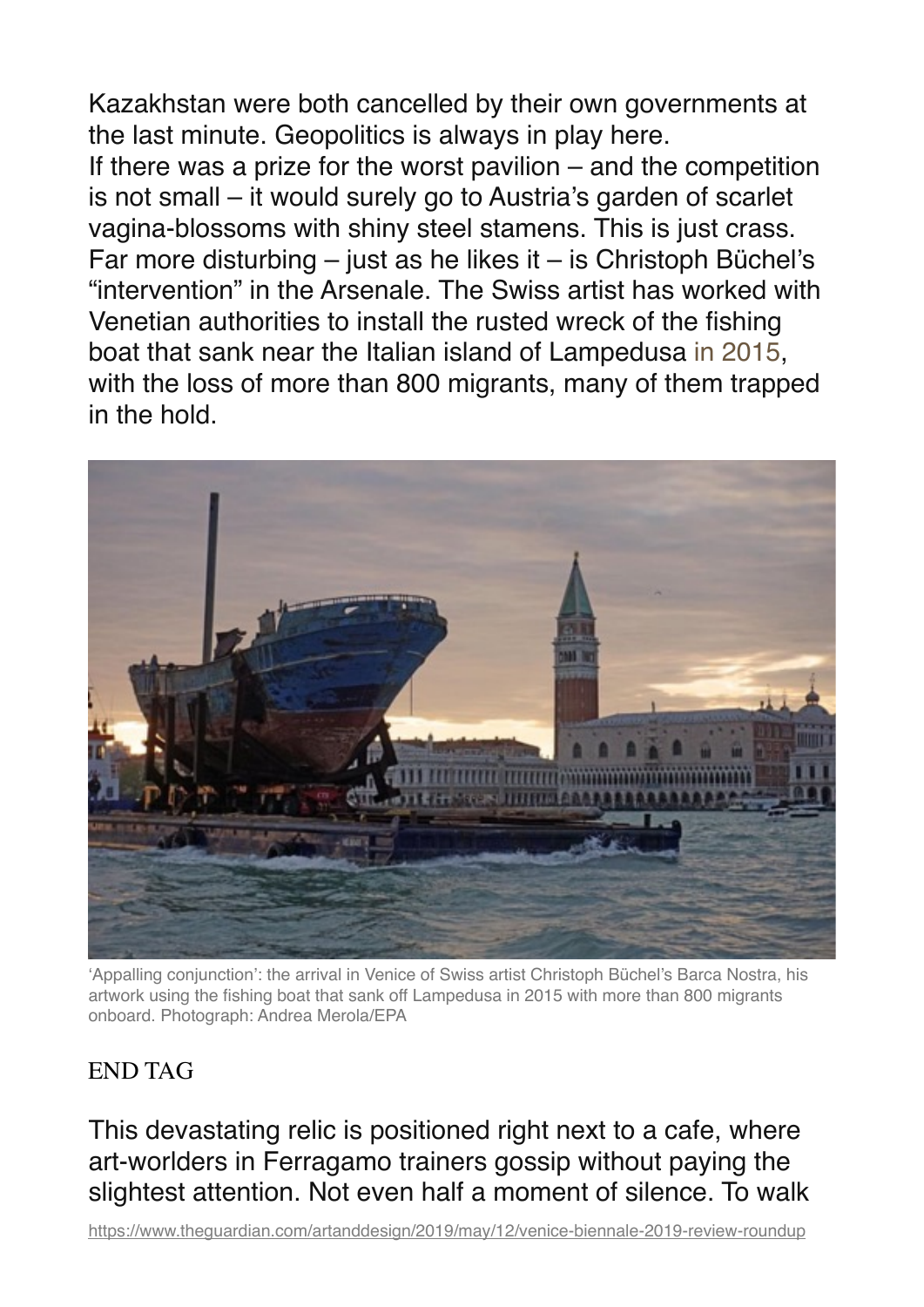past this appalling conjunction is to hang one's head in shame. How can it possibly be presented here, of all places, as a memorial, still less an exhibit?

The saving grace of the 2019 Biennale is the sheer sympathy with which [Ralph Rugoff](http://myartguides.com/posts/interviews/art-makes-us-look-at-things-in-a-different-way-an-interview-with-ralph-rugoff/), director of London's Hayward Gallery, has curated the main international exhibition. Everything about it is human. Rugoff has reduced the number of artists,

historically overwhelming, to around 80; half are women, for the first time; and equally unusual for this event, which often looks backwards, all are alive.

Here are tremendous images of Indian outsiders by night, spectral as ghosts in the rubble of Kolkata, by the photographer [Soham Gupta.](http://soham-gupta.com/) And [Gauri Gill](http://www.gaurigill.com/works.html)'s extraordinary pictures of Maharashtrian tribesmen wearing papier-mache masks based on their own sense of themselves as characters in a picaresque novel. Here is the black South African artist [Zanele Muholi](https://www.theguardian.com/artanddesign/gallery/2017/jul/14/zanele-muholimy-somnyama-ngonyama-hail-the-dark-lioness-in-pictures)  getting themself up as a black and white minstrel, or a tribeswoman with coils of sinister rope nooses for hair. And Christian Marclay's latest screen montage, *48 War Movies*, in which each spooling film blocks out part of the one beneath it in an infinite regression of violence.

The timings are perfect. Mordantly ironic paintings by George Condo, holograph phantasms of an angel, that the eye and mind can hardly grasp, newly made by the young Parisian [Cyprian Gaillard.](https://twitter.com/LauraCummingArt/status/1125828577931538433) A terrifically counterintuitive film by the Los Angeles artist Arthur Jafa, collaging footage of black-on-white violence, and its opposite, with the testimony of a reformed white supremacist. Art can take you anywhere, any time – even into outer space with an exquisite memorial to Robert Henry Lawrence by the Bahamanian artist Tavares Strachan: just [pinpoints of light](https://twitter.com/LauraCummingArt/status/1125827674377732098) in pitch blackness, describing a figure momentarily suspended as it falls to Earth, a radiant spaceman [midway between drawing and sculpture. The death of the first](https://en.wikipedia.org/wiki/Robert_Henry_Lawrence_Jr.)  African American astronaut is marked by a rising star of visionary art.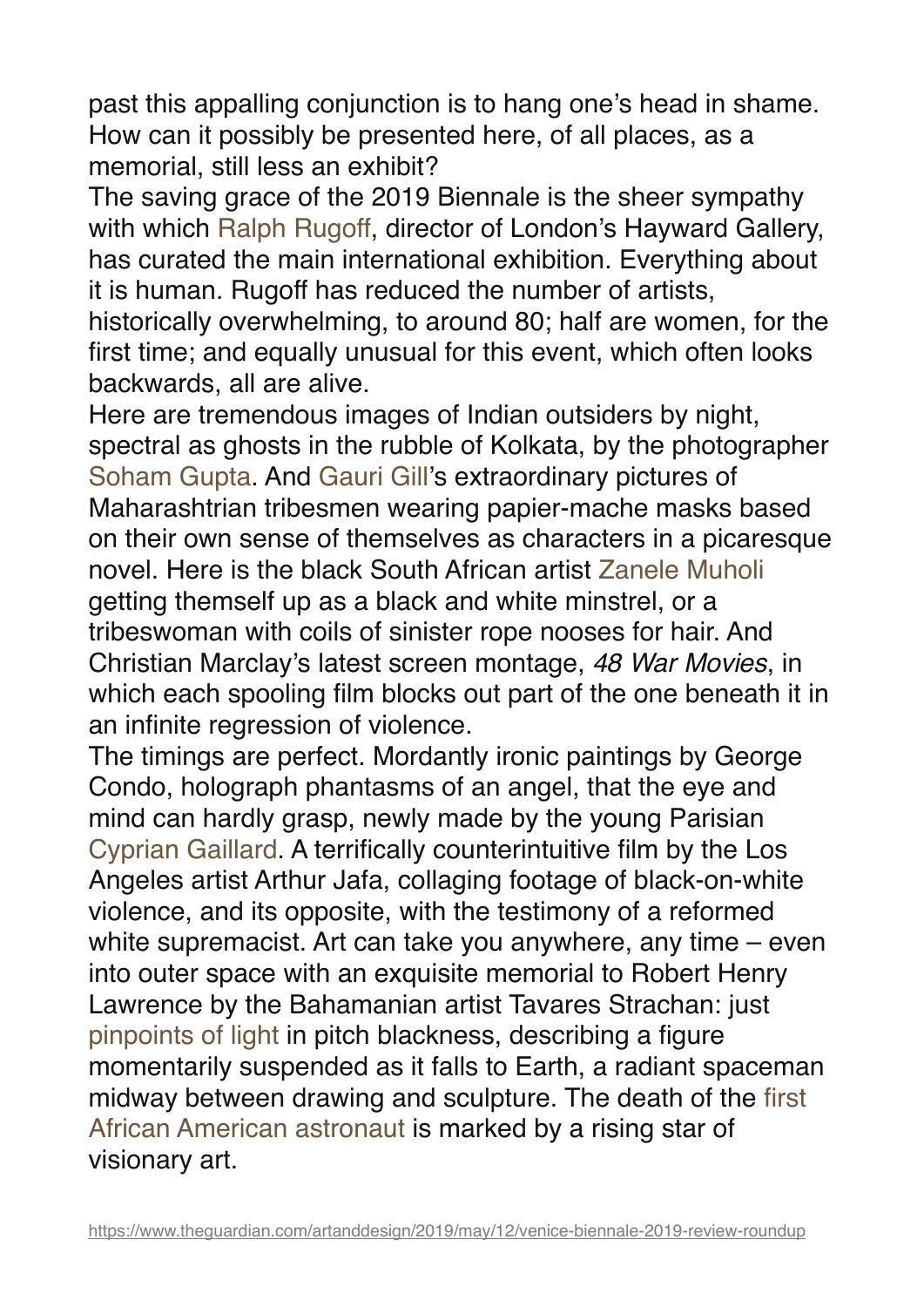## **Five Venice show-stoppers**



A visitor leaves Laure Prouvost's French pavilion, Venice 2019. Photograph: Tiziana Fabi/AFP/ Getty Images

#### END TAG

**French pavilion** Enter through the ground, exit through a haze of vapour, swimming through a film of epic proportions in between: Laure Prouvost's wildly original homage to the sea, featuring glass oceans, operatic song and live performers is the high point of the 2019 Biennale.

**International pavilion** Curated by Ralph Rugoff, the most cogent portrait of contemporary art in years, from the civil rights films of LA's Arthur Jafa to [Frida Orupabo](https://fridaorupabo.com/)'s double-take collages of black women, Lawrence Abu Hamdan's sinister surveillance films and a twinkling memorial to the first African American astronaut.

**Ghana pavilion** Ghana's first pavilion at Venice is extremely strong: featuring paintings by Lynette Yiadom-Boakye, films by